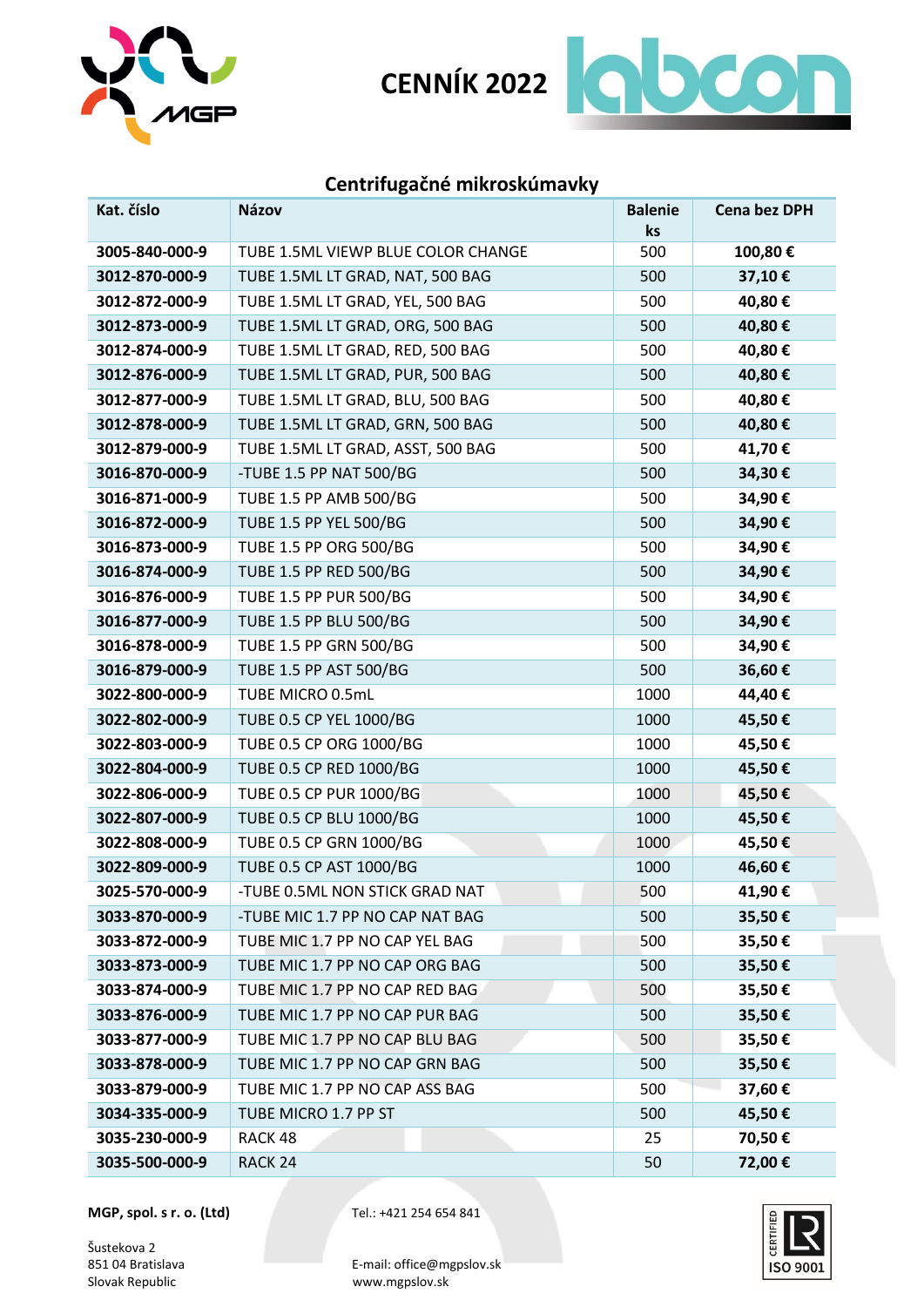



| 3036-220-000-9 | <b>RACK 24 INSERT</b>        | 50  | 61,70€  |
|----------------|------------------------------|-----|---------|
| 3039-560-000-9 | -TUBE 1.5ML NON STK GRAD NAT | 250 | 36,30€  |
| 3040-500-000-9 | RACK PCR 10 PACK             | 50  | 80,20€  |
| 3046-870-000-9 | -TUBE MICRO 2.0 PP NAT BG    | 500 | 37,50€  |
| 3046-871-000-9 | TUBE MICRO 2.0 PP AMB BG     | 500 | 42,90€  |
| 3046-872-000-9 | TUBE MICRO 2.0 PP YEL BG     | 500 | 42,90€  |
| 3046-873-000-9 | TUBE MICRO 2.0 PP ORG BG     | 500 | 42,90€  |
| 3046-874-000-9 | TUBE MICRO 2.0 PP RED BG     | 500 | 42,90€  |
| 3046-876-000-9 | TUBE MICRO 2.0 PP PUR BG     | 500 | 42,90€  |
| 3046-877-000-9 | TUBE MICRO 2.0 PP BLU BG     | 500 | 42,90€  |
| 3046-878-000-9 | TUBE MICRO 2.0 PP GRN BG     | 500 | 42,90€  |
| 3046-879-000-9 | TUBE MICRO 2.0 PP ASS BG     | 500 | 43,20€  |
| 3048-860-000-9 | TUBE 5ML SNAP CAP NAT        | 250 | 49,00 € |
| 3048-861-000-9 | TUBE 5ML SNAP CAP AMB        | 250 | 50,30€  |
| 3048-869-000-9 | TUBE 5ML SNAP CAP AST        | 200 | 50,30€  |
| 3055-870-010-9 | PLUG 15ML URINE TUBE         | 500 | 41,90 € |
| 3075-870-008-9 | <b>CLOSURE FOR 50ML</b>      | 500 | 36,60€  |

#### **Centrifugačné skúmavky**

| Kat. číslo     | <b>Názov</b>                   | <b>Balenie</b><br>ks | <b>Cena bez DPH</b> |
|----------------|--------------------------------|----------------------|---------------------|
| 3080-820-000-9 | TUBE 175ML WITH CAP            | 48                   | 122,00€             |
| 3080-825-000-9 | TUBE 175ML WITH CAP STERILE    | 48                   | 127,70€             |
| 3081-820-000-9 | TUBE 225ML WITH CAP            | 48                   | 133,40€             |
| 3081-825-000-9 | TUBE 225ML WITH CAP STERILE    | 48                   | 144,80€             |
| 3094-340-008-9 | TUBE FREESTAND 50ML PLUG BAG   | 500                  | 98,30€              |
| 3094-345-008-9 | TUBE FREESTAND 50ML PLUG BAG   | 500                  | 110,70€             |
| 3094-870-008-9 | TUBE FREESTAND 50ML PLUG BULK  | 500                  | 83,50€              |
| 3095-340-008-9 | TUBE 50ML PP 50 BG W SKIRT     | 500                  | 91,50€              |
| 3095-345-008-9 | -TUBE 50ML PP 50 BG W SKIRT ST | 500                  | 110,70€             |
| 3095-870-008-9 | -TUBE 50ML PP BULK W SKIRT     | 500                  | 83,50€              |
| 3100-800-008-9 | CAP SCREW FOR 15ML PE          | 1000                 | 71,10€              |
| 3111-800-020-9 | TUBE 15ML PS MOLD GRAD BULK    | 1000                 | 83,50€              |
| 3115-870-028-9 | TUBE 15ML PS W/SC BK           | 1000                 | 116,90€             |
| 3121-800-010-9 | -TUBE 15ML PRINTED CP BULK     | 1000                 | 98,30€              |
| 3128-350-028-9 | <b>TUBE 15ML PS 125 BG</b>     | 500                  | 106,30€             |
| 3128-355-028-9 | <b>TUBE 15ML PS 125 BG</b>     | 500                  | 116,90€             |
| 3130-345-008-9 | TUBE 15ML PS 50 BAG ST         | 500                  | 115,60€             |
| 3131-165-008-9 | TUBE 15ML SUPERCLEAR IND ST    | 100                  | 123,10€             |
| 3131-325-008-9 | TUBE CENT 15ML INTEGRAPACK     | 500                  | 151,90€             |
| 3131-340-008-9 | -TUBE 15ML CP PRT 50/BG        | 500                  | 84,30€              |

**MGP, spol. s r. o. (Ltd)** Tel.: +421 254 654 841

Šustekova 2<br>851 04 Bratislava

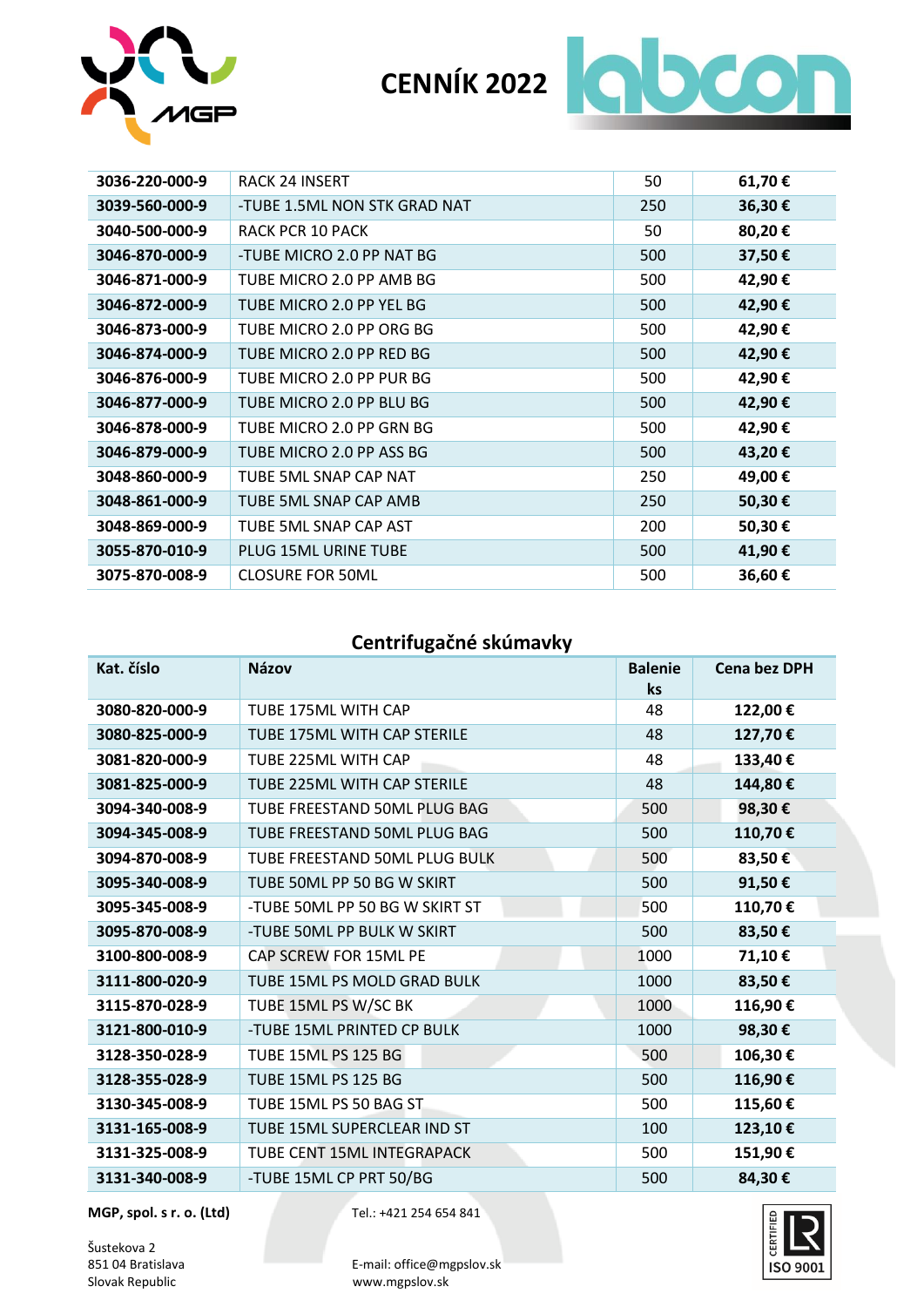



| 3131-345-008-9 | -TUBE 15ML CP PRT 50/BG ST    | 500 | 91,40€  |
|----------------|-------------------------------|-----|---------|
| 3132-340-008-9 | TUBE 15ML PLUG 50BG           | 500 | 83,50€  |
| 3132-345-008-9 | TUBE 15ML PLUG 50BG ST        | 500 | 90,80€  |
| 3132-445-008-9 | TUBE LIGHT SENS 15ML AMBER ST | 500 | 98,30€  |
| 3133-345-008-9 | TUBE 15ML LINED 50BG ST       | 500 | 110,70€ |
| 3134-345-001-9 | TUBE 15ML METAL FREE          | 500 | 90,80€  |
| 3136-345-008-9 | TUBE 15ML FLAT CAP BAG        | 500 | 80,90€  |
| 3137-345-008-9 | TUBE 15ML PLUG CAP BAG        | 500 | 85,50€  |
| 3140-330-028-9 | TUBE 15ML PS 50/PKG           | 500 | 144,20€ |
| 3140-335-028-9 | TUBE 15ML PS 50/PKG ST        | 500 | 134,00€ |
| 3141-330-018-9 | TUBE 15ML CP PRT 25/RK        | 500 | 107,00€ |
| 3141-335-018-9 | -TUBE 15ML CP PRT 25/RK ST    | 500 | 116,20€ |
| 3141-870-008-9 | -TUBE 15ML CP PRT BK          | 500 | 70,00€  |
| 3142-330-018-9 | TUBE 15ML PLUG 50RK           | 500 | 102,70€ |
| 3142-335-018-9 | TUBE 15ML PLUG 50RK ST        | 500 | 116,90€ |
| 3142-435-008-9 | TUBE LIGHT SENS 15ML AMBER ST | 500 | 123,10€ |
| 3142-870-008-9 | TUBE 15ML PLUG 500BG          | 500 | 71,10€  |
| 3142-871-008-9 | TUBE LIGHT SENS 15ML AMBER    | 500 | 83,50€  |
| 3143-870-008-9 | TUBE 15ML LINED 500BG         | 500 | 90,80€  |
| 3144-335-001-9 | TUBE 15ML METAL FREE          | 500 | 116,90€ |
| 3146-335-018-9 | TUBE 15ML PERFORMR FC RK ST   | 300 | 78,10€  |
| 3146-870-008-9 | TUBE 15ML FC BULK             | 500 | 79,60€  |
| 3147-335-018-9 | TUBE 15ML PERFORMR PC RK ST   | 300 | 81,00€  |
| 3172-870-000-9 | TUBE 50ML CP PRT BULK         | 500 | 78,80€  |
| 3172-870-000-9 | TUBE 50ML CP PRT BULK         | 500 | 78,80€  |
| 3181-165-008-9 | TUBE 50ML SUPERCLEAR IND ST   | 100 | 147,80€ |
| 3181-325-008-9 | TUBE CENT 50ML INTEGRAPACK    | 500 | 177,20€ |
| 3181-340-008-9 | -TUBE 50ML CP PRT 50/BG       | 500 | 104,50€ |
| 3181-345-008-9 | -TUBE 50ML CP PRT 50/BG ST    | 500 | 113,70€ |
| 3182-340-008-9 | TUBE 50ML PLUG 50BG           | 500 | 104,50€ |
| 3182-345-008-9 | TUBE 50ML PLUG 50BG ST        | 500 | 110,70€ |
| 3182-445-008-9 | TUBE LIGHT SENS 50ML ST       | 500 | 116,90€ |
| 3184-345-001-9 | <b>TUBE 50ML METAL FREE</b>   | 500 | 116,90€ |
| 3186-345-008-9 | TUBE 50ML FLAT CAP BAG        | 500 | 103,70€ |
| 3187-345-008-9 | TUBE 50ML PLUG CAP BAG        | 500 | 105,80€ |
| 3191-330-018-9 | TUBE 50ML CP PRT 25/RK        | 500 | 122,60€ |
| 3191-335-018-9 | -TUBE 50ML CP PRT 25/RK ST    | 500 | 139,30€ |
| 3191-335-028-9 | TUBE 50ML SUPERCLEAR FC P/RK  | 500 | 147,80€ |
| 3191-870-008-9 | -TUBE 50ML CP W/SEP CAP BK    | 500 | 90,80€  |
| 3192-330-018-9 | TUBE 50ML PLUG 25RK           | 500 | 118,20€ |
| 3192-335-018-9 | TUBE 50ML PLUG 25RK ST        | 500 | 135,00€ |

**MGP, spol. s r. o. (Ltd)** Tel.: +421 254 654 841

Šustekova 2<br>851 04 Bratislava

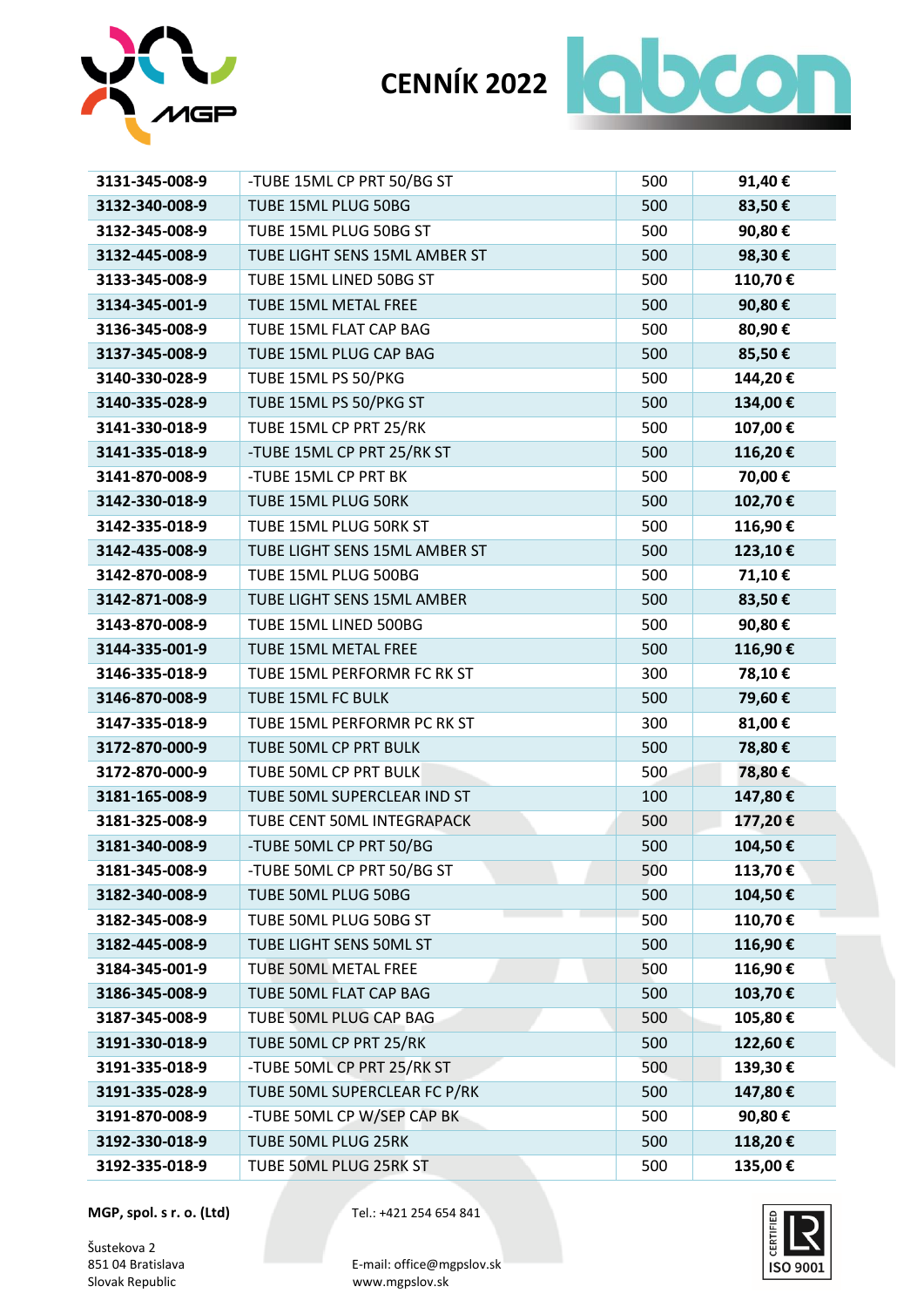



| 3192-435-008-9 | TUBE LIGHT SENS 50ML AMBER        | 500 | 147,80€ |
|----------------|-----------------------------------|-----|---------|
| 3192-870-008-9 | TUBE 50ML PLUG 500BG              | 500 | 88,90€  |
| 3192-871-008-9 | TUBE 50ML PLUG 500BG AMBER LABCON | 500 | 98,30€  |
| 3194-335-001-9 | TUBE 50ML METAL FREE              | 500 | 132,50€ |
| 3196-335-018-9 | TUBE 50ML PERFORMR FC RK ST       | 300 | 99,00€  |
| 3196-870-008-9 | TUBE 50ML FC BULK                 | 500 | 80,90€  |
| 3197-335-018-9 | TUBE 50ML PERFORMR PC RK ST       | 300 | 100,10€ |
| 3210-320-008-9 | TUBE VIEWP 15ML ITP               | 100 | 60,00€  |
| 3210-325-008-9 | TUBE VIEWP 15ML ITP ST            | 100 | 67,20€  |
| 3210-335-008-9 | TUBE VIEWP 15ML RK ST             | 300 | 96,10€  |
| 3220-320-008-9 | TUBE VIEWP 50ML ITP               | 100 | 67,20€  |
| 3220-325-008-9 | TUBE VIEWP 50ML ITP ST            | 100 | 75,60€  |
| 3220-335-008-9 | TUBE VIEWP 50ML RK ST             | 300 | 120,20€ |

#### **Centrifugačné mikroskúmavky šróbovacie**

| Kat. číslo     | <b>Názov</b>                   | <b>Balenie</b><br>ks | <b>Cena bez DPH</b> |
|----------------|--------------------------------|----------------------|---------------------|
| 3600-870-000-9 | CAP SCREW MICRO O-RING NAT     | 500                  | 53,20€              |
| 3600-871-000-9 | CAP SCREW MICRO O-RING WHT     | 500                  | 54,80€              |
| 3600-872-000-9 | CAP SCREW MICRO O-RING YEL     | 500                  | 54,80€              |
| 3600-873-000-9 | CAP SCREW MICRO O-RING ORG     | 500                  | 54,80€              |
| 3600-874-000-9 | CAP SCREW MICRO O-RING RED     | 500                  | 54,80€              |
| 3600-876-000-9 | CAP SCREW MICRO O-RING PUR     | 500                  | 54,80€              |
| 3600-877-000-9 | CAP SCREW MICRO O-RING BLU     | 500                  | 54,80€              |
| 3600-878-000-9 | CAP SCREW MICRO O-RING GRN     | 500                  | 54,80€              |
| 3600-879-000-9 | CAP SCREW MICRO O-RING AST     | 500                  | 54,80€              |
| 3602-870-000-9 | CAP MICRO ELM NATURAL          | 500                  | 53,00€              |
| 3602-871-000-9 | CAP MICRO ELM WHITE            | 500                  | 53,00€              |
| 3602-872-000-9 | CAP MICRO ELM YELLOW           | 500                  | 53,00€              |
| 3602-873-000-9 | CAP MICRO ELM ORANGE           | 500                  | 53,00€              |
| 3602-874-000-9 | CAP MICRO ELM RED              | 500                  | 53,00€              |
| 3602-876-000-9 | CAP MICRO ELM VIOLET           | 500                  | 53,00€              |
| 3602-877-000-9 | CAP MICRO ELM BLUE             | 500                  | 53,00€              |
| 3602-878-000-9 | CAP MICRO ELM GREEN            | 500                  | 53,00€              |
| 3602-879-000-9 | CAP MICRO ELM ASSORTED         | 500                  | 55,60€              |
| 3610-870-000-9 | TUBE MICRO 1.5 GRAD            | 500                  | 41,30€              |
| 3611-870-000-9 | TUBE MICRO 1.5 GRAD W/CAP      | 500                  | 86,20€              |
| 3611-870-001-9 | TUBE MICRO SC 1.5ML W/CAP AMB  | 500                  | 93,10€              |
| 3611-875-000-9 | TUBE MICRO 1.5 GRAD W/CAP      | 500                  | 89,00€              |
| 3613-870-000-9 | TUBE MICRO SC 1.5 GRD W/CAP    | 500                  | 86,20€              |
| 3613-875-000-9 | TUBE MICRO SC 1.5 GRD W/CAP ST | 500                  | 89,00€              |

**MGP, spol. s r. o. (Ltd)** Tel.: +421 254 654 841

Šustekova 2<br>851 04 Bratislava

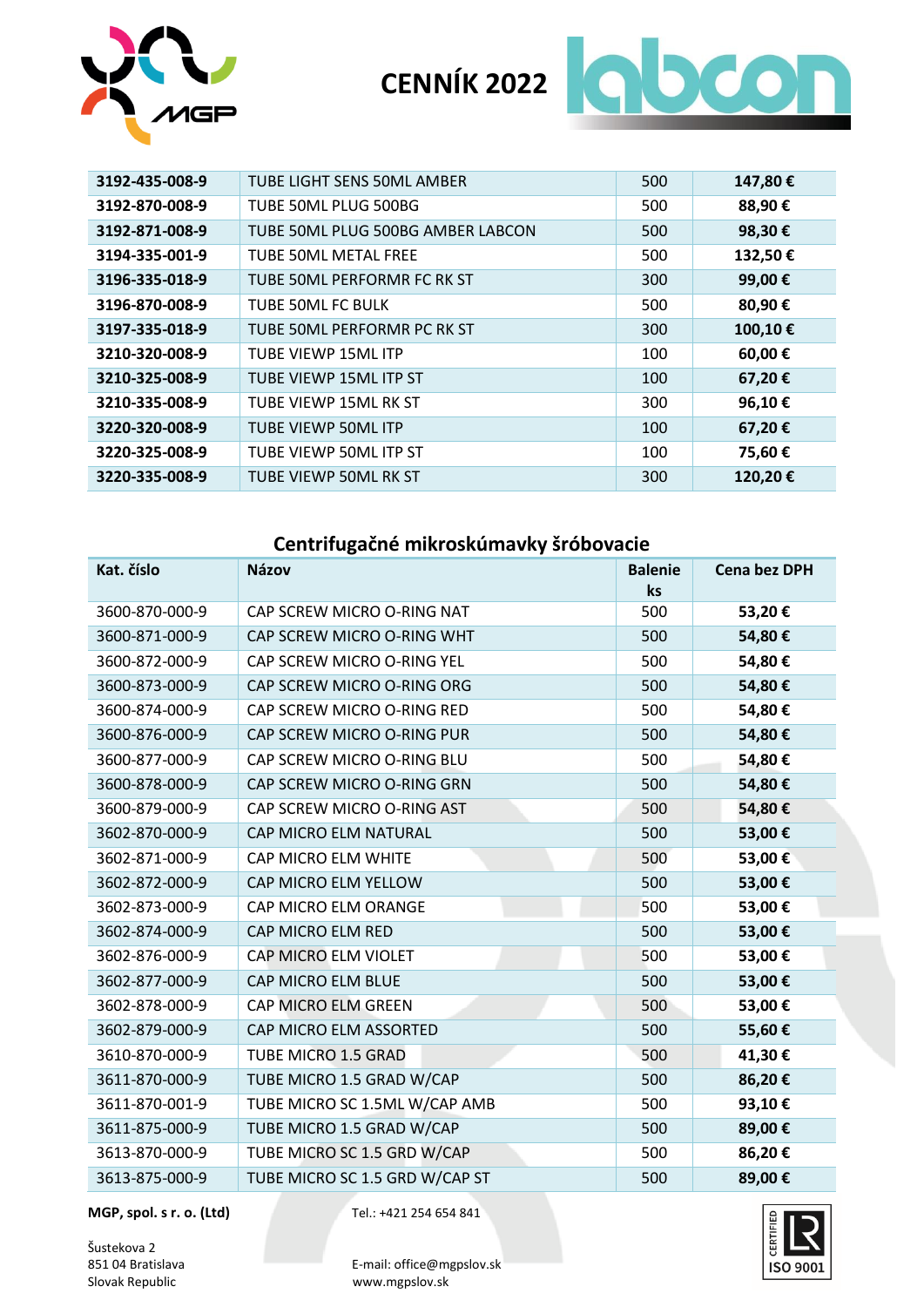



| 3620-870-000-9 | -TUBE MICRO 2.0 GRAD W/SKIRT         | 500 | 41,30€ |
|----------------|--------------------------------------|-----|--------|
| 3621-870-000-9 | TUBE MICRO 2.0 GRAD W/CAP            | 500 | 86,20€ |
| 3621-870-001-9 | TUBE MICRO SC 2.0ML FS W/CAP AMB     | 500 | 93,10€ |
| 3621-875-000-9 | TUBE MICRO 2.0 GRAD W/CAP            | 500 | 89,00€ |
| 3623-870-000-9 | TUBE MICRO SC 2.0 GRD W/SKT & CAP    | 500 | 86,20€ |
| 3623-875-000-9 | TUBE MICRO SC 2.0 GRD W/SKT & CAP ST | 500 | 88,70€ |
| 3630-870-000-9 | TUBE MICRO 0.5                       | 500 | 43,00€ |
| 3631-870-000-9 | TUBE MICRO 0.5 W/CAP                 | 500 | 86,20€ |
| 3631-870-001-9 | TUBE MICRO SC 0.5ML W/CAP AMB        | 500 | 93,10€ |
| 3631-875-000-9 | TUBE MICRO 0.5 W/CAP                 | 500 | 89,00€ |
| 3633-870-000-9 | TUBE MICRO SC 0.5 W/CAP              | 500 | 86,20€ |
| 3633-875-000-9 | TUBE MICRO SC 0.5 W/CAP ST           | 500 | 88,70€ |
| 3640-870-000-9 | TUBE MICRO 0.5 W/SKIRT               | 500 | 43,00€ |
| 3641-870-000-9 | TUBE MICRO 0.5 W/SKIRT & CAP         | 500 | 86,20€ |
| 3641-870-001-9 | TUBE MICRO SC 0.5ML FS W/CAP AMB     | 500 | 93,10€ |
| 3641-875-000-9 | TUBE MICRO 0.5 W/SKIRT & CAP         | 500 | 89,00€ |
| 3643-870-000-9 | TUBE MICRO SC 0.5 W/SKT & CAP        | 500 | 86,20€ |
| 3643-875-000-9 | TUBE MICRO SC 0.5 W/SKT & CAP ST     | 500 | 88,70€ |
| 3650-870-000-9 | TUBE MICRO 1.5 W/ SKIRT              | 500 | 43,00€ |
| 3651-870-000-9 | TUBE MICRO 1.5 W/ SKIRT & CAP        | 500 | 86,20€ |
| 3651-870-001-9 | TUBE MICRO SC 1.5ML FS W/CAP AMB     | 500 | 93,10€ |
| 3651-875-000-9 | TUBE MICRO 1.5 W/ SKIRT & CAP        | 500 | 89,00€ |
| 3653-870-000-9 | TUBE MICRO SC 1.5 W/SKT & CAP        | 500 | 86,20€ |
| 3653-875-000-9 | TUBE MICRO SC 1.5 W/SKT & CAP ST     | 500 | 88,70€ |
| 3660-870-000-9 | TUBE MICRO 2.0 GRAD                  | 500 | 43,00€ |
| 3661-870-000-9 | TUBE MICRO 2.0 GRAD W/CAP            | 500 | 86,20€ |
| 3661-870-001-9 | TUBE MICRO SC 2.0ML W/CAP AMB        | 500 | 93,10€ |
| 3661-875-000-9 | TUBE MICRO 2.0 GRAD W/CAP            | 500 | 89,00€ |
| 3663-870-000-9 | TUBE MICRO SC 2.0 GRD W/CAP          | 500 | 86,20€ |
| 3663-875-000-9 | TUBE MICRO SC 2.0 GRD W/CAP ST       | 500 | 88,70€ |

| <b>Transport</b> |                            |                      |                     |
|------------------|----------------------------|----------------------|---------------------|
| Kat. číslo       | <b>Názov</b>               | <b>Balenie</b><br>ks | <b>Cena bez DPH</b> |
| 3813-165-008-9   | TUBE MAILING 5ML IND ST    | 100                  | 148,40€             |
| 3813-340-006-9   | TUBE MAILING 5ML 50 BG     | 500                  | 293,90€             |
| 3813-340-008-9   | TUBE MAILING 5ML 50 BG     | 500                  | 293,90€             |
| 3813-345-006-9   | TUBE MAILING 5ML 50 BG ST  | 500                  | 329,10€             |
| 3813-345-008-9   | TUBE MAILING 5ML 50 BG ST  | 500                  | 329,10€             |
| 3813-870-006-9   | <b>TUBE MAILING 5ML BK</b> | 500                  | 118,40€             |
| 3813-870-008-9   | <b>TUBE MAILING 5ML BK</b> | 500                  | 118,40€             |

**MGP, spol. s r. o. (Ltd)** Tel.: +421 254 654 841

Šustekova 2<br>851 04 Bratislava

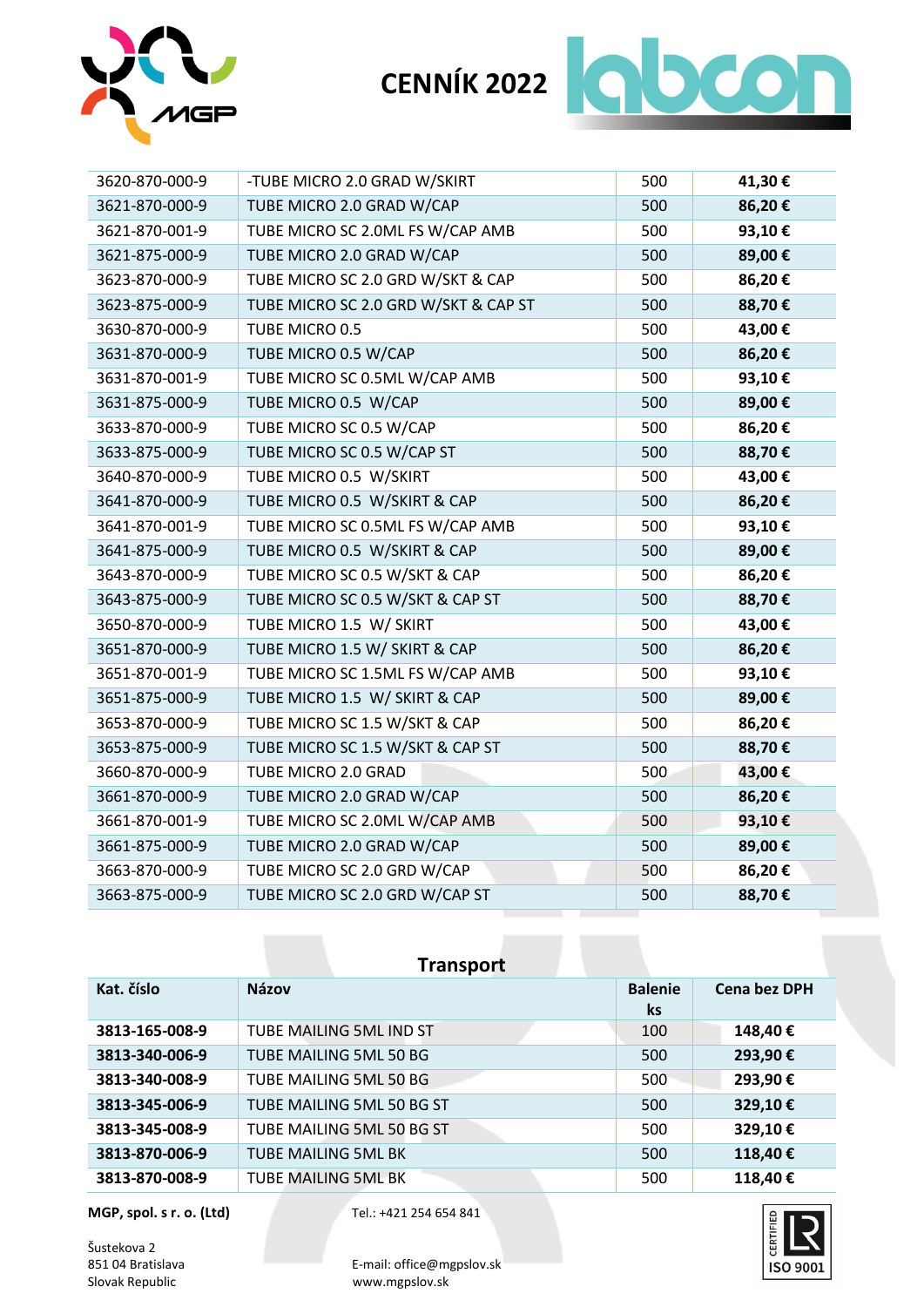



| 3814-165-006-9 | TUBE MAILING 10ML IND ST   | 100 | 148,40€ |
|----------------|----------------------------|-----|---------|
| 3814-165-008-9 | TUBE MAILING 10ML IND ST   | 100 | 148,40€ |
| 3814-340-006-9 | TUBE MAILING 10ML 50 BG    | 500 | 293,90€ |
| 3814-340-008-9 | TUBE MAILING 10ML 50 BG    | 500 | 293,90€ |
| 3814-345-006-9 | TUBE MAILING 10ML 50 BG ST | 500 | 329,10€ |
| 3814-345-008-9 | TUBE MAILING 10ML 50 BG ST | 500 | 329,10€ |
| 3814-870-006-9 | TUBE MAILING 10ML BK       | 500 | 118,40€ |
| 3814-870-008-9 | TUBE MAILING 10ML BK       | 500 | 118,40€ |
| 3830-320-000-9 | TUBE CO2 RESIST 15ML       | 100 | 79,30 € |
| 3830-325-000-9 | TUBE CO2 RESIST 15ML ST    | 100 | 91,30€  |
| 3880-320-000-9 | TUBE CO2 RESIST 50ML       | 100 | 79,30€  |
| 3880-325-000-9 | TUBE CO2 RESIST 50ML ST    | 100 | 91,30€  |

#### **Bunkové kultúry**

| Kat. číslo     | <b>Názov</b>                     | <b>Balenie</b><br>ks | <b>Cena bez DPH</b> |
|----------------|----------------------------------|----------------------|---------------------|
| 3300-800-000-9 | -CLOSURE DP 12X75                | 1000                 | 40,40€              |
| 3302-800-000-9 | -CLOSURE PLUG 12X75 13X100 NAT   | 1000                 | 36,30€              |
| 3302-801-000-9 | CLOSURE PLUG 12X75 13X100 WHT    | 1000                 | 36,30€              |
| 3302-802-000-9 | CLOSURE PLUG 12X75 13X100 YEL    | 1000                 | 36,30€              |
| 3302-803-000-9 | CLOSURE PLUG 12X75 13X100 ORG    | 1000                 | 36,30€              |
| 3302-804-000-9 | CLOSURE PLUG 12X75 13X100 RED    | 1000                 | 36,30€              |
| 3302-806-000-9 | CLOSURE PLUG 12X75 13X100 PUR    | 1000                 | 36,30€              |
| 3302-807-000-9 | CLOSURE PLUG 12X75 13X100 BLU    | 1000                 | 36,30€              |
| 3302-870-000-9 | CLOSURE PLUG 12X75 13X100 ASS    | 500                  | 31,70€              |
| 3303-800-000-9 | <b>CLOSURE OVF 10MM NATURAL</b>  | 1000                 | 31,10€              |
| 3303-802-000-9 | <b>CLOSURE OVF 10MM YELLOW</b>   | 1000                 | 31,60€              |
| 3303-803-000-9 | <b>CLOSURE OVF 10MM ORANGE</b>   | 1000                 | 31,60€              |
| 3303-804-000-9 | <b>CLOSURE OVF 10MM RED</b>      | 1000                 | 31,60€              |
| 3303-806-000-9 | <b>CLOSURE OVF 10MM PURPLE</b>   | 1000                 | 31,60€              |
| 3303-807-000-9 | <b>CLOSURE OVF 10MM BLUE</b>     | 1000                 | 31,60€              |
| 3303-808-000-9 | <b>CLOSURE OVF 10MM GREEN</b>    | 1000                 | 31,60€              |
| 3303-809-000-9 | <b>CLOSURE OVF 10MM ASSORTED</b> | 1000                 | 31,60€              |
| 3304-800-000-9 | <b>CLOSURE OVF 12MM NATURAL</b>  | 1000                 | 32,20€              |
| 3304-802-000-9 | <b>CLOSURE OVF 12MM YELLOW</b>   | 1000                 | 32,60€              |
| 3304-803-000-9 | <b>CLOSURE OVF 12MM ORANGE</b>   | 1000                 | 32,60€              |
| 3304-804-000-9 | <b>CLOSURE OVF 12MM RED</b>      | 1000                 | 32,60€              |
| 3304-806-000-9 | <b>CLOSURE OVF 12MM PURPLE</b>   | 1000                 | 32,60€              |
| 3304-807-000-9 | <b>CLOSURE OVF 12MM BLUE</b>     | 1000                 | 32,60€              |
| 3304-808-000-9 | <b>CLOSURE OVF 12MM GREEN</b>    | 1000                 | 32,60€              |
| 3304-809-000-9 | <b>CLOSURE OVF 12MM ASSORTED</b> | 1000                 | 32,70€              |

**MGP, spol. s r. o. (Ltd)** Tel.: +421 254 654 841

Šustekova 2<br>851 04 Bratislava



851 04 Bratislava **E-mail: office@mgpslov.sk**<br>Slovak Republic Web Workingpslov.sk www.mgpslov.sk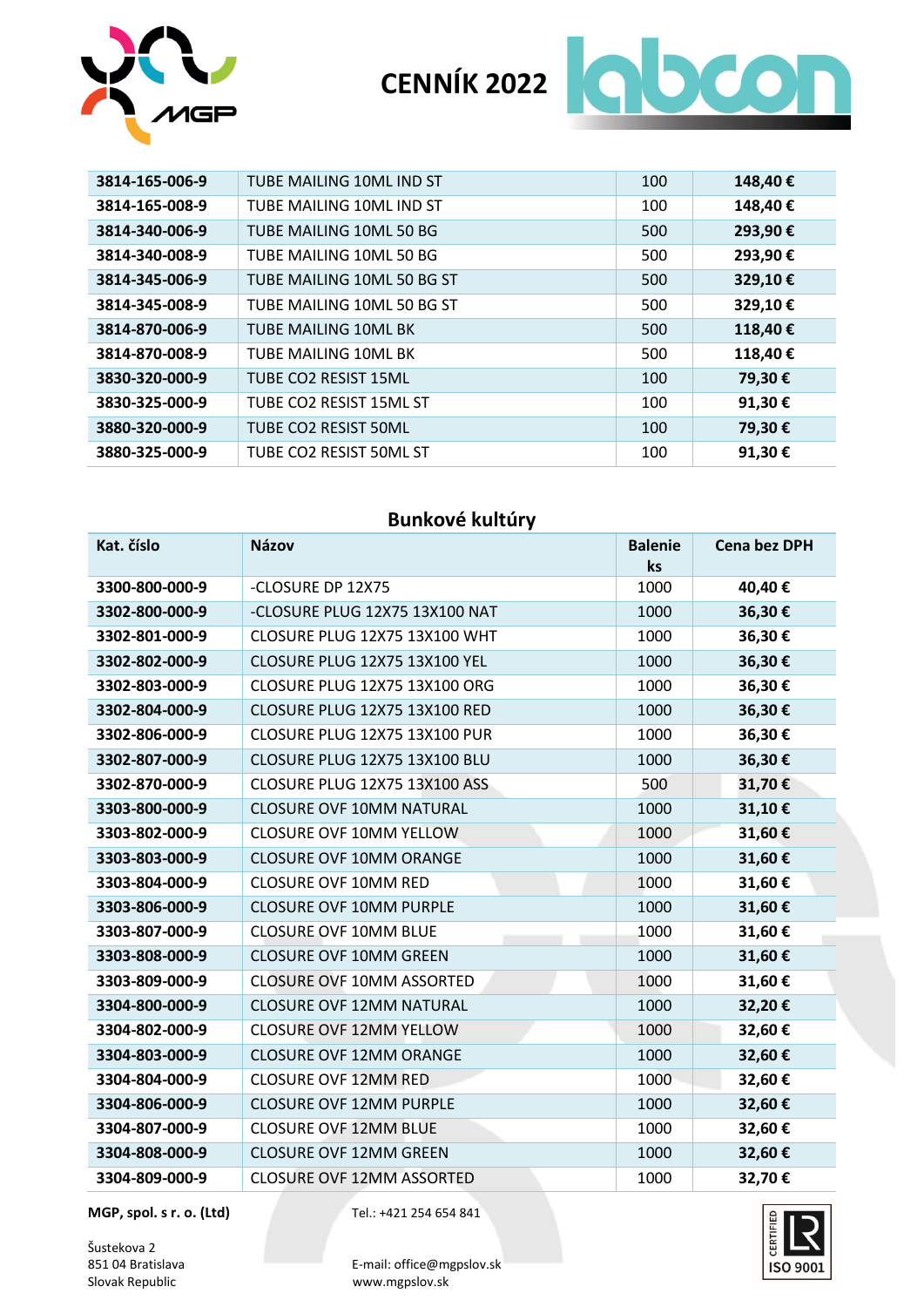



| 3305-800-000-9 | TUBE 12X75 PS NAT               | 3000 | 89,10€ |
|----------------|---------------------------------|------|--------|
| 3306-800-000-9 | -TUBE 12X75 PP NAT              | 3000 | 77,20€ |
| 3310-800-000-9 | <b>TUBE 12X75 PS</b>            | 1000 | 52,40€ |
| 3311-800-000-9 | <b>TUBE 12X75 PP</b>            | 1000 | 46,30€ |
| 3311-802-000-9 | TUBE 12X75 PP YEL               | 1000 | 46,30€ |
| 3311-803-000-9 | TUBE 12X75 PP ORG               | 1000 | 46,30€ |
| 3311-804-000-9 | TUBE 12X75 PP RED               | 1000 | 46,30€ |
| 3311-806-000-9 | TUBE 12X75 PP PUR               | 1000 | 46,30€ |
| 3311-807-000-9 | -TUBE 12X75 PP BLU              | 1000 | 46,30€ |
| 3311-808-000-9 | TUBE 12X75 PP GRN               | 1000 | 46,30€ |
| 3315-800-000-9 | TUBE 12X75 PS W/SEP DP          | 1000 | 64,80€ |
| 3316-800-000-9 | TUBE 12X75 PP W/SEP DP          | 1000 | 64,80€ |
| 3325-350-000-9 | TUBE 12X75 PS 125/BG            | 125  | 30,10€ |
| 3325-355-000-9 | TUBE 12X75 PS 125/BG ST         | 125  | 30,80€ |
| 3326-350-000-9 | TUBE 12X75 PP 125/BG            | 125  | 29,10€ |
| 3326-355-000-9 | TUBE 12X75 PP 125/BG ST         | 125  | 30,00€ |
| 3328-355-000-9 | TUBE 12X75 PS 125/BG ST         | 125  | 35,70€ |
| 3329-355-000-9 | TUBE 12X75 PP 125/BG            | 125  | 34,40€ |
| 3335-335-000-9 | TUBE 12X75 PS W/DP 25/BG        | 500  | 80,10€ |
| 3336-335-000-9 | TUBE 12X75 PP W/DP 25/BG        | 500  | 64,80€ |
| 3342-335-000-9 | TUBE 12X75 PS W/PLG CL 25/BG    | 500  | 77,70€ |
| 3343-335-000-9 | TUBE 12X75 PP W/PLG 25/BG       | 500  | 75,00€ |
| 3403-800-000-9 | <b>CLOSURE OVF 13MM NATURAL</b> | 1000 | 33,70€ |
| 3403-802-000-9 | <b>CLOSURE OVF 13MM YELLOW</b>  | 1000 | 33,90€ |
| 3403-803-000-9 | <b>CLOSURE OVF 13MM ORANGE</b>  | 1000 | 33,90€ |
| 3403-804-000-9 | <b>CLOSURE OVF 13MM RED</b>     | 1000 | 33,90€ |
| 3403-806-000-9 | <b>CLOSURE OVF 13MM PURPLE</b>  | 1000 | 33,90€ |
| 3403-807-000-9 | <b>CLOSURE OVF 13MM BLUE</b>    | 1000 | 33,90€ |
| 3403-808-000-9 | <b>CLOSURE OVF 13MM GREEN</b>   | 1000 | 33,90€ |
| 3403-809-000-9 | CLOSURE OVF 13MM ASSORTED       | 1000 | 34,10€ |
| 3410-800-000-9 | -TUBE 13X100 PS                 | 1000 | 52,40€ |
| 3411-800-000-9 | -TUBE 13X100 PP                 | 1000 | 46,30€ |
| 3425-350-000-9 | TUBE 13X100 PS 125/BG           | 125  | 30,10€ |
| 3425-355-000-9 | TUBE 13X100 PS 125/BG ST        | 125  | 31,90€ |
| 3426-350-000-9 | TUBE 13X100 PP 125/BG           | 125  | 29,30€ |
| 3426-355-000-9 | -TUBE 13X100 PP 125/BG ST       | 125  | 30,10€ |
| 3500-800-000-9 | CLOSURE DP 17X100               | 1000 | 58,70€ |
| 3504-800-000-9 | <b>CLOSURE OVF 16MM NATURAL</b> | 1000 | 34,20€ |
| 3504-802-000-9 | <b>CLOSURE OVF 16MM YELLOW</b>  | 1000 | 34,60€ |
| 3504-803-000-9 | <b>CLOSURE OVF 16MM ORANGE</b>  | 1000 | 34,60€ |
| 3504-804-000-9 | <b>CLOSURE OVF 16MM RED</b>     | 1000 | 34,60€ |

**MGP, spol. s r. o. (Ltd)** Tel.: +421 254 654 841

Šustekova 2<br>851 04 Bratislava

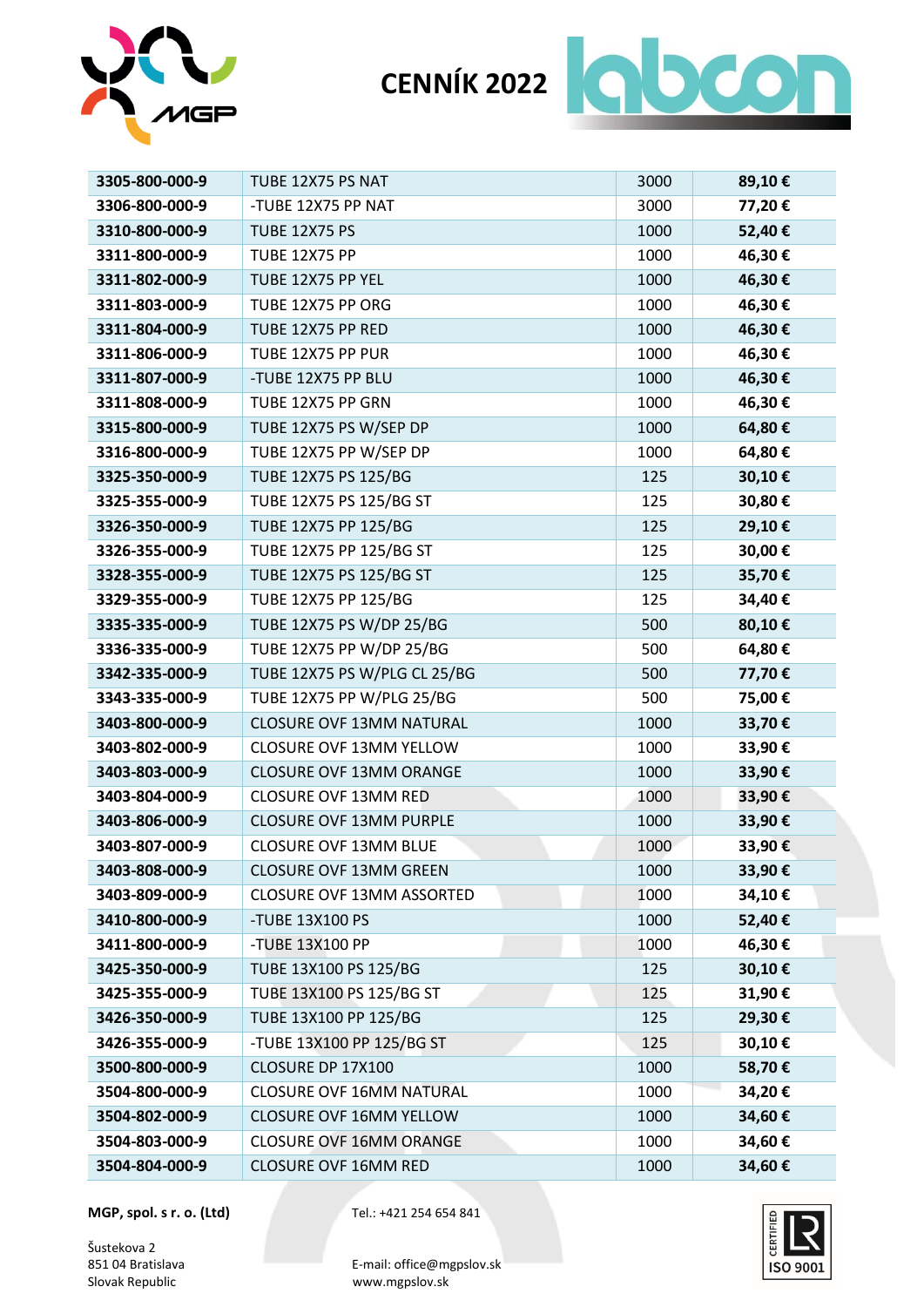



| 3504-806-000-9 | <b>CLOSURE OVF 16MM PURPLE</b>   | 1000 | 34,60€ |
|----------------|----------------------------------|------|--------|
| 3504-807-000-9 | <b>CLOSURE OVF 16MM BLUE</b>     | 1000 | 34,60€ |
| 3504-808-000-9 | <b>CLOSURE OVF 16MM GREEN</b>    | 1000 | 34,60€ |
| 3504-809-000-9 | <b>CLOSURE OVF 16MM ASSORTED</b> | 1000 | 34,80€ |
| 3510-800-000-9 | -TUBE 17X100 PS                  | 1000 | 67,10€ |
| 3511-800-000-9 | -TUBE 17X100 PP                  | 1000 | 58,70€ |
| 3515-800-000-9 | TUBE 17X100 PS W/SEP DP          | 1000 | 98,30€ |
| 3516-800-000-9 | TUBE 17X100 PP W/SEP DP          | 1000 | 82,60€ |
| 3525-350-000-9 | TUBE 17X100 PS 125/BG            | 125  | 31,90€ |
| 3525-355-000-9 | TUBE 17X100 PS 125/BG ST         | 125  | 33,30€ |
| 3526-350-000-9 | TUBE 17X100 PP 125/BG            | 125  | 30,60€ |
| 3526-355-000-9 | TUBE 17X100 PP 125/BG ST         | 125  | 31,90€ |
| 3528-355-000-9 | TUBE 17X100 PS 125/BG ST         | 125  | 40,90€ |
| 3529-355-000-9 | TUBE 17X100 PP 125/BG ST         | 125  | 38,80€ |
| 3535-335-000-9 | TUBE 17X100 PS 25/BG ST          | 25   | 28,80€ |
| 3536-335-000-9 | -TUBE 17X100 PP 25/BG ST         | 25   | 27,70€ |

#### **Molekulárna biológia**

| Kat. číslo     | <b>Názov</b>                            | <b>Balenie</b><br>ks | <b>Cena bez DPH</b> |
|----------------|-----------------------------------------|----------------------|---------------------|
| 3900-520-000-9 | PLATE DEEP WELL 96                      | 10                   | 64,80€              |
| 3901-520-000-9 | PLATE DEEP WELL RND 2ML                 | 50                   | 273,40€             |
| 3902-520-000-9 | PLATE DEEP WELL W/LID                   | 10                   | 71,10€              |
| 3903-520-000-9 | PLATE DEEP WELL RND 1ML                 | 50                   | 273,40€             |
| 3904-520-000-9 | PLATE DEEP WELL 0.2ML 384               | 50                   | 273,40€             |
| 3905-520-010-9 | PLATE DEEP WELL HFOR 2.2ML              | 100                  | 390,80€             |
| 3905-520-020-9 | PLATE DEEP WELL HFOR 2.0ML BC DNA       | 100                  | 706,60€             |
| 3908-520-000-9 | PLATE DW 1.2ML                          | 100                  | 251,90€             |
| 3908-525-000-9 | <b>PLATE DW 1.2ML STERILE</b>           | 100                  | 276,70€             |
| 3909-520-000-9 | PLATE DW 2.2ML                          | 100                  | 251,90€             |
| 3909-525-000-9 | PLATE DW 2.2ML STERILE                  | 100                  | 276,70€             |
| 3910-540-000-9 | TUBE, LIBRARY IN 96 RK, NAT             | 960                  | 52,60€              |
| 3910-545-000-9 | <b>TUBES LIBRARY IND RK ST</b>          | 960                  | 54,90€              |
| 3911-540-000-9 | TUBE, LIBRARY 8 STRIP IN 96 RACK, NAT   | 960                  | 52,60€              |
| 3911-545-000-9 | <b>TUBES LIBRARY 8-STRIP RK STERILE</b> | 960                  | 54,90€              |
| 3912-540-000-9 | TUBE, LIBRARY 12 STRIP IN 96 RACK, NAT  | 960                  | 52,60€              |
| 3912-545-000-9 | TUBES LIBRARY 12-STRIP RK STERILE       | 960                  | 54,90€              |
| 3913-850-000-9 | CAP, 8 STRIP FOR 1.2ML TUBES, NATURAL   | 125                  | 37,10€              |
| 3913-855-000-9 | CAP STRIP LIB 8-STRP ST                 | 125                  | 38,50€              |
| 3914-840-000-9 | CAP, 12 STRIP FOR 1.2ML TUBES, NATURAL  | 80                   | 37,10€              |
| 3914-845-000-9 | CAP STRIP LIB 12-STRP ST                | 80                   | 38,50€              |

**MGP, spol. s r. o. (Ltd)** Tel.: +421 254 654 841

Šustekova 2<br>851 04 Bratislava



851 04 Bratislava **E-mail: office@mgpslov.sk**<br>Slovak Republic Web Workingpslov.sk www.mgpslov.sk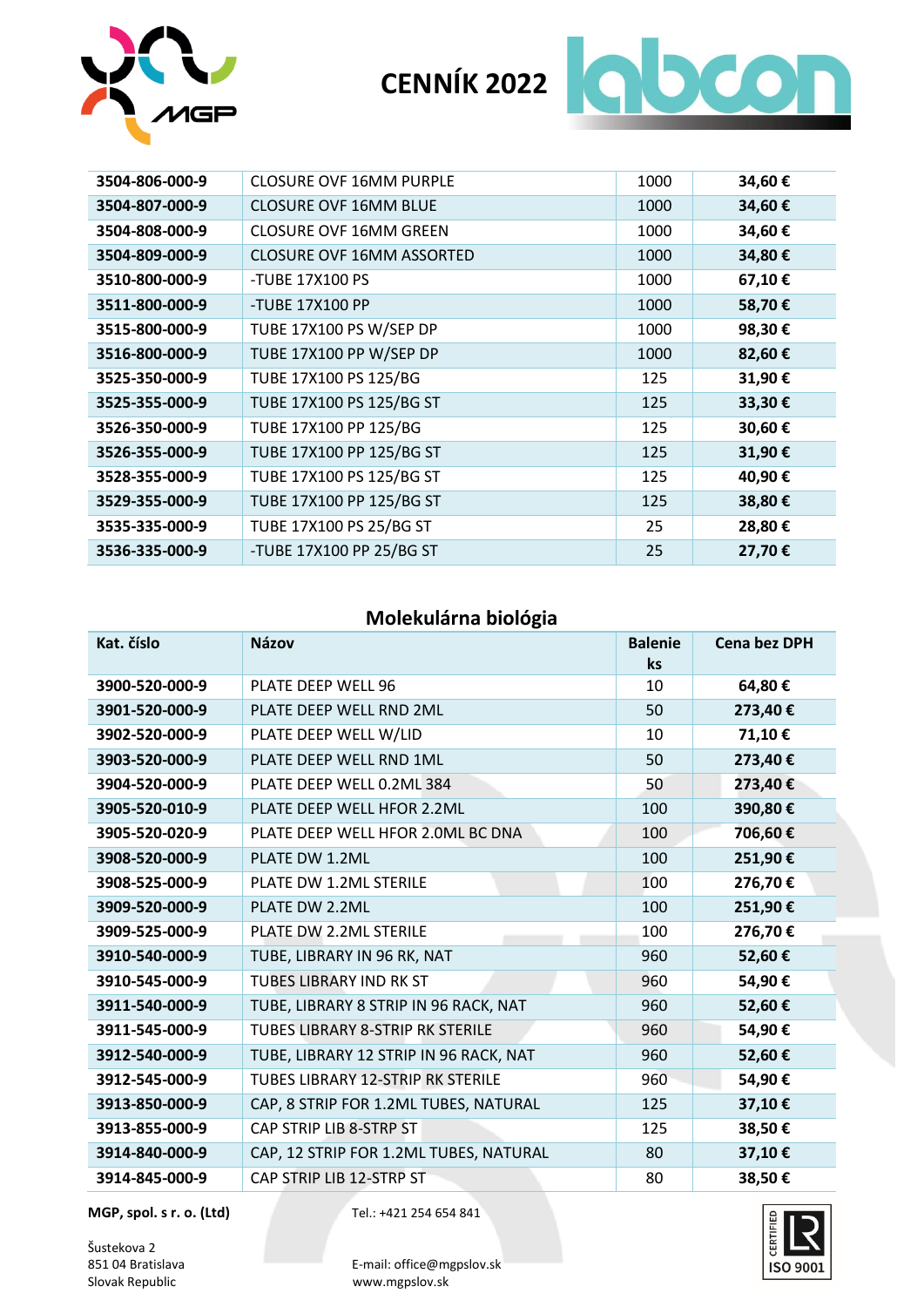

# **CENNÍK 2022 QOOD**

| 3915-800-000-9 | <b>TUBE LIBRARY 1.2ML LOOSE</b>         | 1000 | 41,60€  |
|----------------|-----------------------------------------|------|---------|
| 3916-800-000-9 | TUBE LIB 8/ST 1.2ML LOOSE               | 125  | 43,90€  |
| 3917-800-000-9 | TUBE LIB 12/ST 1.2ML LOOSE              | 80   | 48,50€  |
| 3920-560-000-9 | <b>STRIP PCR ROTORGENE</b>              | 250  | 120,50€ |
| 3921-550-000-9 | <b>STRIP PCR RT WHITE</b>               | 120  | 89,50€  |
| 3925-550-000-9 | TUBE STRIP 8 WELL W/SEP ATTACHED CAP,N  | 120  | 76,20€  |
| 3926-550-000-9 | TUBE STRIP 8 WELL W/ATTACHED CAP, NAT   | 125  | 85,70€  |
| 3927-550-000-9 | STRIP PCR RT W/CAP                      | 120  | 82,60€  |
| 3928-550-000-9 | STRIP PCR RT LOWPROFILE W/CAP           | 120  | 87,40€  |
| 3929-550-000-9 | STRIP PCR REALTIME 8 WELL ATT STRIP CAP | 125  | 79,50€  |
| 3934-500-000-9 | TUBE PCR W/BUBBLE CAP, NAT              | 1000 | 64,90€  |
| 3936-500-000-9 | TUBE PCR W/FLAT CAP, NAT                | 1000 | 58,70€  |
| 3940-550-000-9 | TUBE, STRIP, 8 WELL W/O CAP, NAT        | 125  | 68,10€  |
| 3942-850-000-9 | <b>CAP PCR STRIP</b>                    | 125  | 37,30€  |
| 3945-550-000-9 | TUBE PCR STRIP W CAP                    | 125  | 83,00€  |
| 3950-540-000-9 | TUBE, STRIP, 12 WELL W/O CAP, NAT       | 80   | 76,80€  |
| 3951-850-000-9 | CAP PCR RT LOOSE                        | 125  | 37,40€  |
| 3952-540-000-9 | CAP STRIP FOR 12 WELL PCR STRIP         | 80   | 41,30€  |
| 3955-540-000-9 | TUBE PCR STRIP 12 W CAP                 | 80   | 88,20€  |
| 3961-520-000-9 | PLATE PCR 96 FAST                       | 100  | 279,40€ |
| 3962-520-000-9 | PLATE PCR 96 LIGHTC                     | 100  | 279,40€ |
| 3962-521-000-9 | PLATE PCR 96 LIGHTC WHITE               | 100  | 264,30€ |
| 3963-520-000-9 | PLATE PCR RT WT SSKT                    | 100  | 296,20€ |
| 3967-520-000-9 | PLATE PCR RT WT FLAT                    | 100  | 296,20€ |
| 3968-520-000-9 | PLATE PCR RT WT SKIRT                   | 100  | 300,20€ |
| 3971-520-000-9 | PLATE, PCR 96 WELL, FLAT, SLIM, NAT     | 100  | 279,40€ |
| 3972-520-000-9 | PLATE 96 PCR FOR ABI                    | 100  | 168,70€ |
| 3973-520-000-9 | PLATE PCR MID SKIRT                     | 100  | 279,40€ |
| 3974-520-000-9 | PLATE, RAISED WELL, 96, NAT             | 100  | 141,70€ |
| 3976-520-000-9 | PLATE PCR 96 WELL, SEMI SKIRT, SLIM, NA | 100  | 279,40€ |
| 3977-520-000-9 | PLATE PCR 96 WELL, FLAT, NAT            | 100  | 279,40€ |
| 3978-520-000-9 | PLATE, PCR 96 WELL, SKIRTED, NATURAL    | 100  | 279,40€ |
| 3979-520-000-9 | PLATE PCR ABI STYLE NAT                 | 100  | 279,40€ |
| 3983-520-000-9 | PLATE, PCR 384 WELL, SKIRTED, NATURAL   | 100  | 385,30€ |
| 3984-520-000-9 | PLATE PCR 384 ABI STYLE                 | 100  | 402,70€ |

**MGP, spol. s r. o. (Ltd)** Tel.: +421 254 654 841

Šustekova 2<br>851 04 Bratislava